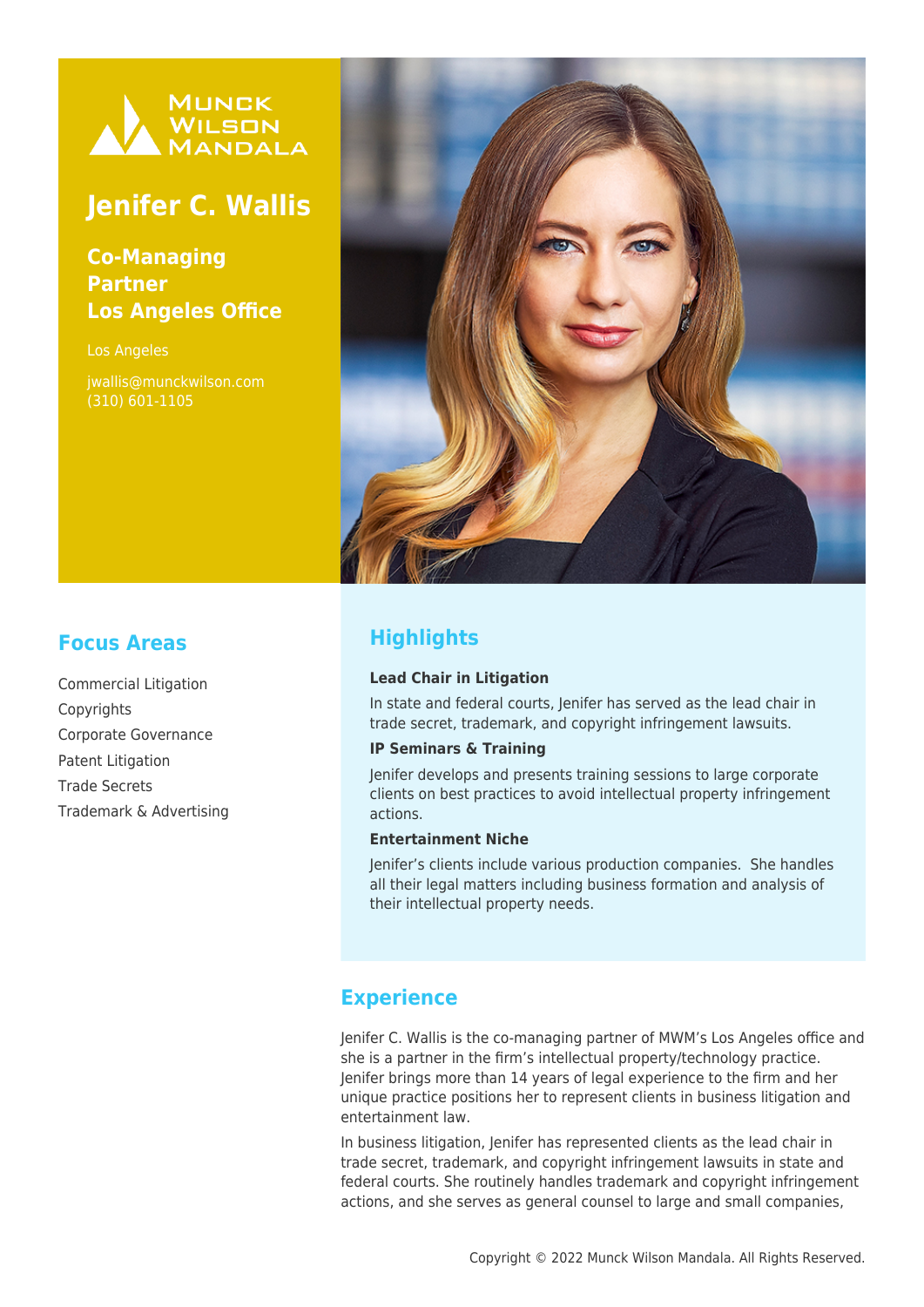

advising them on IP portfolios and other matters.

In entertainment law, Jenifer acts as general counsel to several production companies, negotiating with networks on their behalf, and drafting all necessary talent agreements, location agreements, production schedules, and other legal matters.

She received her J.D. from Samford University, Cumberland School of Law where she was on the dean's list and a member of the Trial and Advocacy Board. Jenifer holds an M.P.H. and B.A. in English from the University of Alabama at Birmingham.

Prior to joining MWM, Jenifer was a partner and co-practice area leader of the IP group (trademarks and copyrights section) of a national law firm, based in Los Angeles.

#### **Representative Matters**

- First chair in numerous trade secret, trademark and copyright infringement lawsuits
- First chair in complicated, multi-case intellectual property litigation involving coordination with state and federal cases
- First chair in matters before TTAB and filings with USPTO and Copyright Office
- Serve as general counsel to a number of large and small companies, advising on and managing intellectual property portfolios, marketing, and distribution
- Serve as general counsel to production company clients, handling all legal matters including business formation, analysis of intellectual property needs and formulating a plan of protection, drafting all necessary agreements including talent agreements, location agreements, production schedules and negotiating with networks
- Handle trademark and copyright applications from all phases of inception of a copyright/trademark, clearing of potential copyrights and trademarks, advising on potential copyrights and trademarks, walking copyrights and trademarks through the registration process, and maintenance of copyrights and trademarks once registered
- Maintain clients' intellectual property portfolios, including large retail and fashion clients review and assess potential infringing third party activities, send cease and desist letters and proceed with litigation as necessary
- Draft and negotiate all contracts for corporate clients including marketing, distribution, licensing, and all business contracts
- Develop and present training sessions to large corporate clients on best practices to avoid intellectual property infringement actions as necessary

### **Credentials**

### **Education**

#### **Samford University Cumberland School of Law**

Birmingham, Alabama 2005 Dean's List Juris Doctorate

#### **University of Alabama at Birmingham**

Birmingham, Alabama 2005 M.P.H.